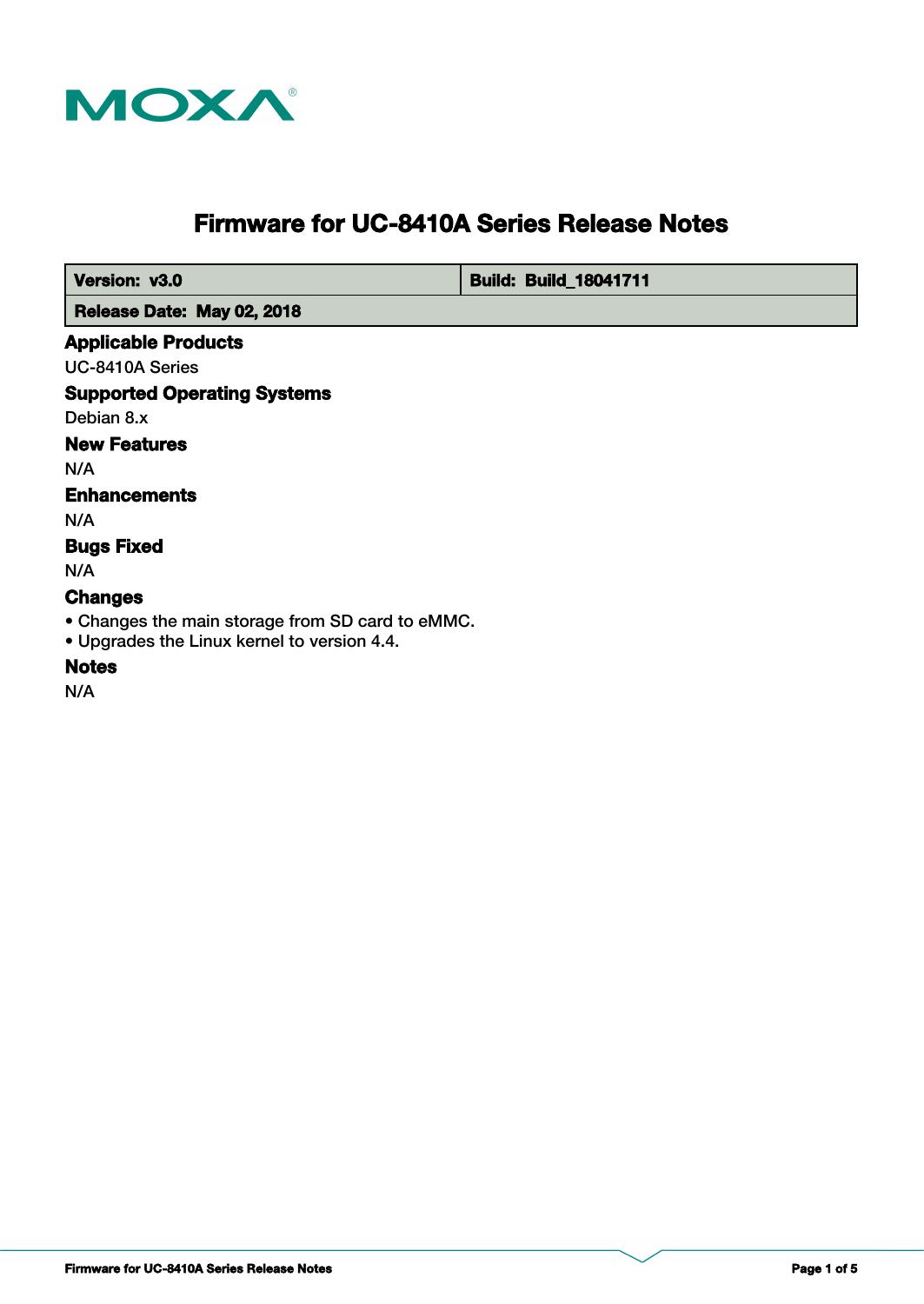

 **Version: v2.2 Build: Build: Build: 17072115** 

 **Release Date: Nov 10, 2016**

# **Applicable Products**

UC-8410A Series

# **Supported Operating Systems**

Debian 8.x

# **New Features**

N/A

#### **Enhancements**

N/A

# **Bugs Fixed**

N/A

# **Changes**

• Adds the new SPI model to MTD driver to support new SPI flash "s25fl064l".

# **Notes**

N/A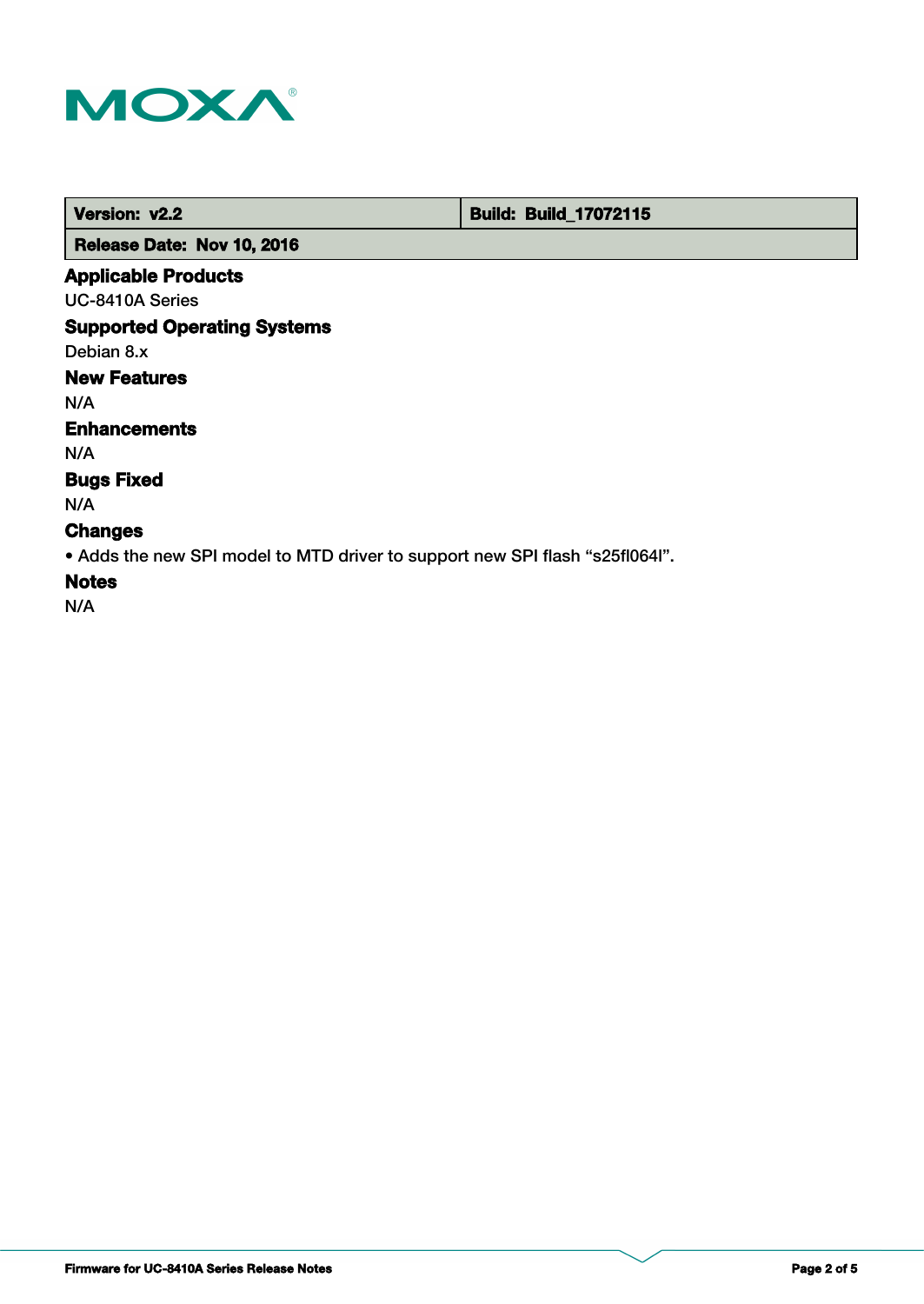

 **Version: v2.1 Build: Build: Build: 17021615** 

 **Release Date: Feb 16, 2017**

#### **Applicable Products**

UC-8410A Series

**Supported Operating Systems**

Debian 8.x

#### **New Features**

N/A

#### **Enhancements**

N/A

#### **Bugs Fixed**

• Linux af packet.c race condition (local root) vulnerable APT issue.

• Watchdog register setting issue.

• CVE-2016-4482, CVE-2016-4486, CVE-2016-4805, CVE-2015-1350, CVE-2015-2686, CVE-2015- 4177, CVE-2015-8830, CVE-2016-3138, CVE-2015-8816, CVE-2015-8844, CVE-2015-8845, CVE-2016- 2069, CVE-2016-2550, CVE-2016-2847, CVE-2016-3134, CVE-2016-3156, CVE-2016-3672, CVE-2013- 4312, CVE-2016-0723, CVE-2016-0821, CVE-2016-4997, CVE-2016-4998, CVE-2014-7145, CVE-2014- 9870, CVE-2014-9888, CVE-2014-9900, CVE-2015-8944, CVE-2016-5696, CVE-2016-7117, CVE-2015- 3288, CVE-2016-6828, CVE-2016-5195.

#### **Changes**

N/A

# **Notes**

N/A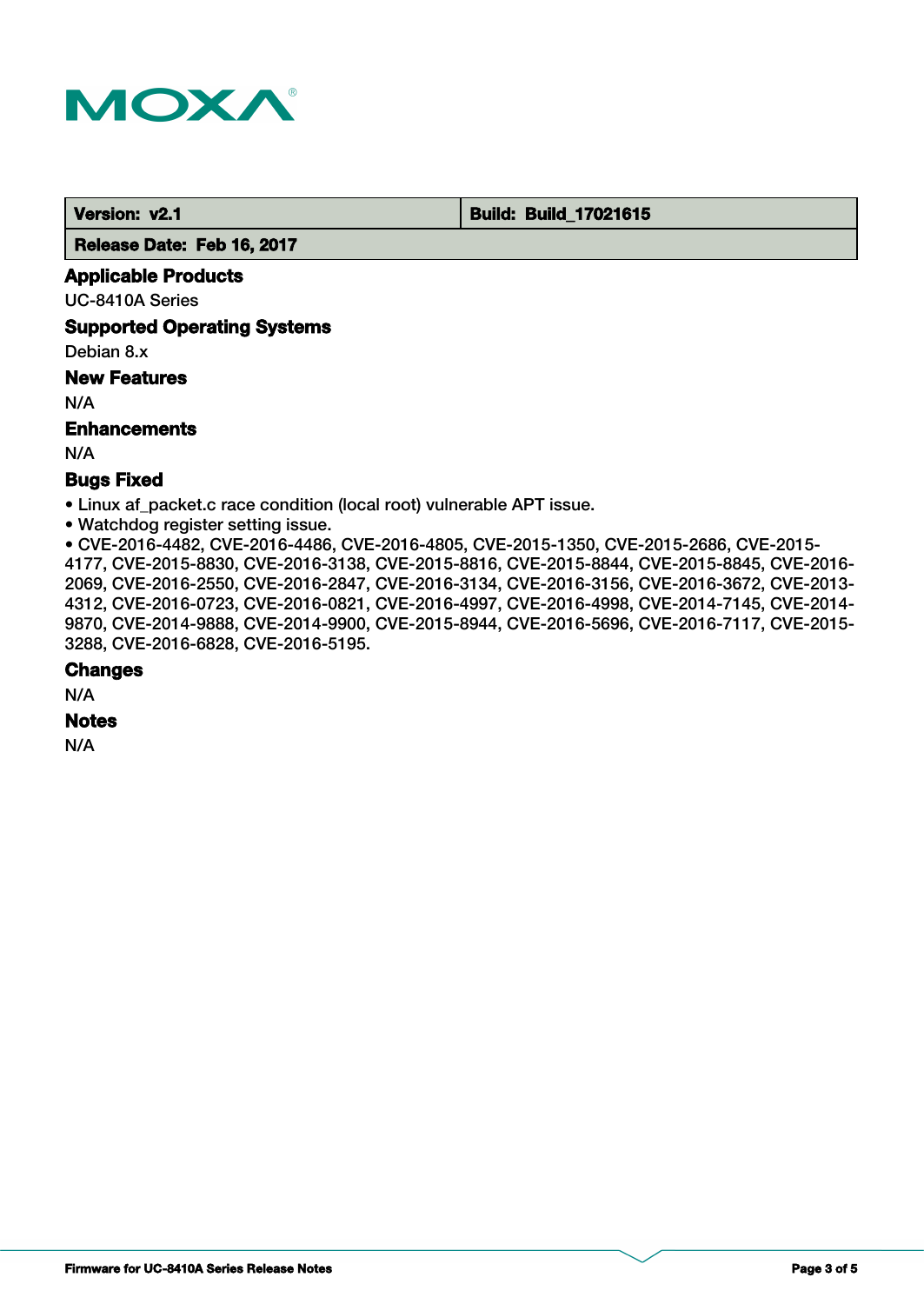

| Version: v2.0                             | <b>Build: Build_16090216</b> |
|-------------------------------------------|------------------------------|
| <b>Release Date: N/A</b>                  |                              |
| <b>Applicable Products</b>                |                              |
| UC-8410A Series                           |                              |
| <b>Supported Operating Systems</b>        |                              |
| Debian 8.x                                |                              |
| <b>New Features</b>                       |                              |
| • Upgraded Linux kernel from 3.12 to 4.1. |                              |
| <b>Enhancements</b>                       |                              |
| N/A                                       |                              |
| <b>Bugs Fixed</b>                         |                              |
| N/A                                       |                              |
| <b>Changes</b>                            |                              |
| N/A                                       |                              |
| <b>Notes</b>                              |                              |
| N/A                                       |                              |
|                                           |                              |
|                                           |                              |